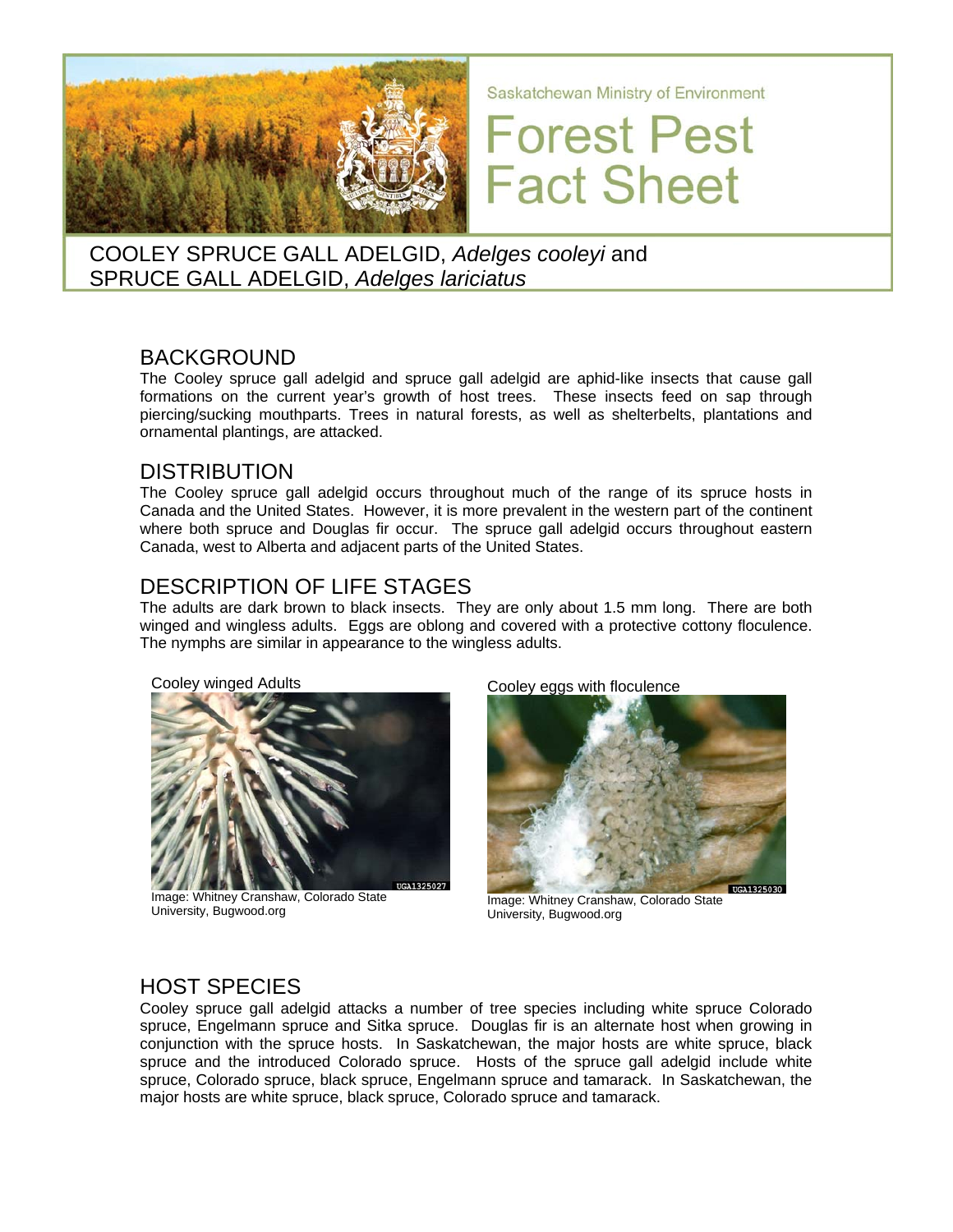# LIFE CYCLE

It takes two years for the Cooley spruce gall adelgid to complete its life cycle. Where both spruce and Douglas fir are present, a portion of the cycle is spent on each host species. However, in the absence of Douglas fir, the life cycle can be completed entirely on spruce, as is the case in Saskatchewan. In summer, winged females fly to their spruce hosts. Without mating, by a process known as parthenogenesis, females produce and lay eggs. Wingless male and female offspring hatch, mate and the females lay eggs. Nymphs emerge from these eggs and feed on the spruce needles till autumn. They then spend the winter settled near the base of buds. The following spring, nymphs develop into adult females that lay eggs. The nymphs from these eggs feed on new growth, which causes a gall formation on the developing new shoot. There can be more than 100 nymphs feeding on sap within one gall. In summer, winged adult females emerge from the galls, fly to Douglas fir and lay eggs. Nymphs hatch from these eggs and spend the winter on the under side of needles. In spring, they resume feeding, complete their development and return to the spruce host. The feeding on Douglas fir does not result in gall formation. The life cycle of the spruce gall adelgid is similar, but alternates between spruce and tamarack hosts. The feeding on tamarack does not result in gall formation.



Cooley nymphs inside gall

Image: Whitney Cranshaw, Colorado State University, Bugwood.org

### SIGNS, SYMPTOMS AND DAMAGE

The most obvious damage from the Cooley spruce gall adelgid is the formation of cone-shaped galls on developing new spruce shoots. They are approximately 5 cm long. Similar galls are formed by the spruce gall adelgid. However, they are more of a pineapple-shape and are 2 cm to 4 cm in length. In both cases, the galls are initially green, but later turn a reddish-purple colour. After emergence from the galls has occurred, galls dry out and turn brown. The presence of white cottony flocculence on twigs and needles is another sign of both of these gall adelgids. When populations are high, floculence will be abundant on infested trees. Neither of these gall forming adelgids cause significant damage to trees in natural forests. However, heavy gall formation can stunt or kill twigs, which can disfigure valuable ornamental and Christmas trees. Chronic infestations can predispose trees to other secondary insects and disease.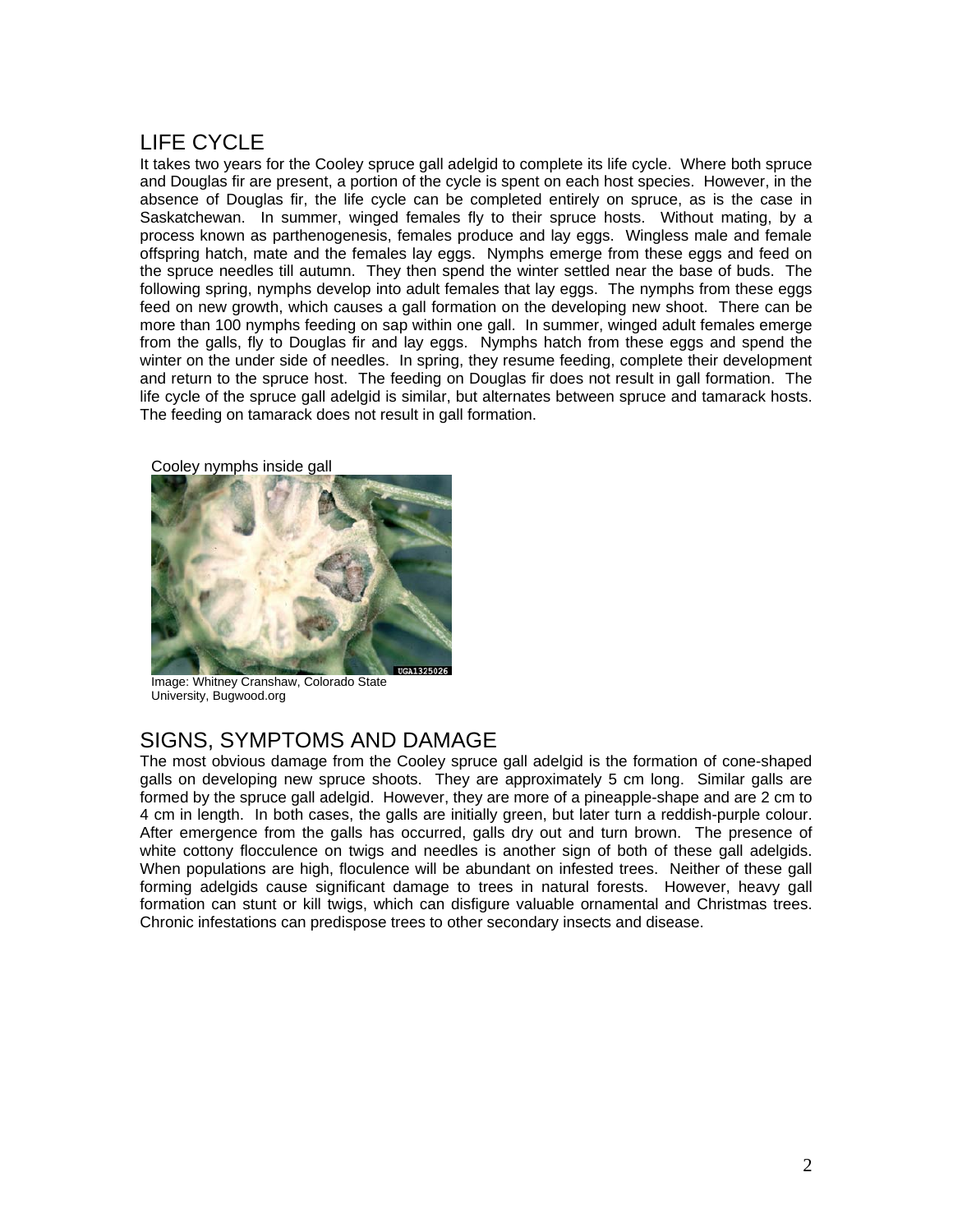#### Young Cooley spruce galls



Image: Scott Tunnock, USDA Forest Service, Bugwood.org **COOLET SHOW COOLET COOLET COOLET SHOW COOLET SHOW COOLET SHOW COOLET SHOW COOLET SHOW COOLET SHOW COOLET SHOW COOLET SHOW COOLET SHOW COOLET SHOW COOLET SHOW COOLET SHOW COOLET SHOW COOLET SHOW COOLET SHOW COO** 

#### Spruce gall adelgid pineapple-shaped gall



Image: Manitoba Conservation



Image: Whitney Cranshaw, Colorado State University, Bugwood.org

### MANAGEMENT PRESCRIPTIONS

Physical removal and destruction of newly formed galls, while nymphs are still inside, can reduce populations and improve the tree's appearance. It is also beneficial to rogue out highly susceptible trees in spruce plantations to reduce populations. In high value plantings, such as Christmas tree plantations, chemical control may be necessary to protect the value of the trees. Insecticide applications should be made in early spring when buds begin to open.

# REFERENCES FOR ADDITIONAL INFORMATION

Spruce Galls Chrisoph Kessel - Nursery Crops Specialist Ontario Ministry of Agriculture Food and Rural Affairs <http://www.omafra.gov.on.ca/english/crops/facts/spgall.htm>

Cooley Spruce Galls by W.S. Cranshaw Colorado State University Extension <http://www.ext.colostate.edu/pubs/insect/05534.html>